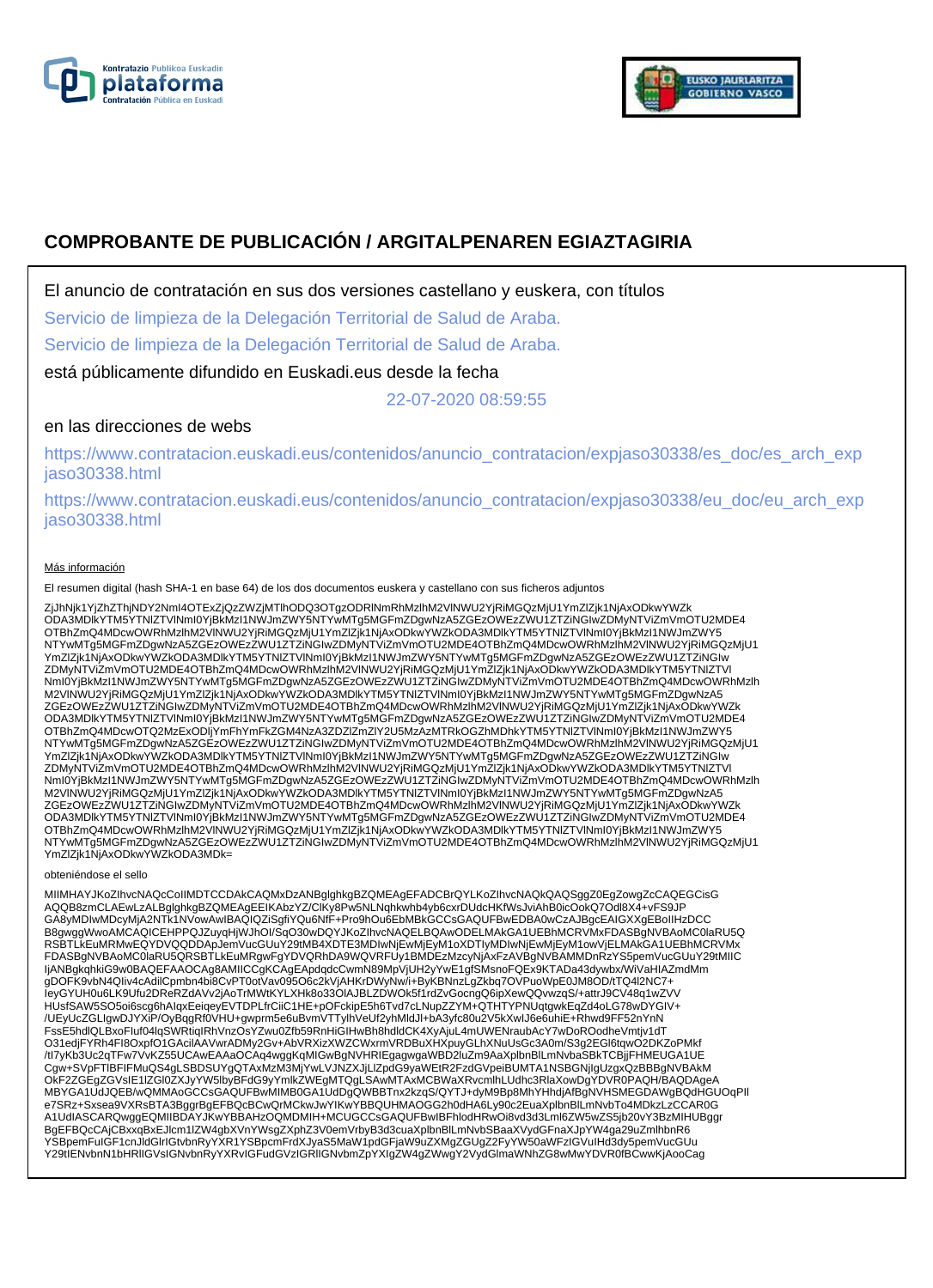



JIYiaHR0cDovL2NybC5pemVucGUuY29tL2NnaS1iaW4vYXJsMjANBgkqhkiG9w0BAQsFAAOCAgEAaiXB6a15RzggScFrhAAQo9ek gO80C7zZwf+WsyzKen8X7rQX+sYTR06M2QULKqWvBNFAfsdAmrXbXK7lt07EAInQ/4nEzZtMke5kfHzOFsiMHTCz0UUSciDiZ1n3 yqqZo3ZJ5kJLrEl/3PbuG9bcZtaUt+J17QnyRAXK7T7m06sxkKuZsO5LlPqxPoGCxUl/qwgKhvPknQNAnIL9isbxFnhbp83oVJK3 .<br>DaoRA5GFXzYUQ9/XX/pPt765sm69bm2e+kZdjR5quLZ9D3qmt/te/olKENi9WFlmcP76k18YmSOO0lHCuOwUylEIztekhrt7N4Sl vYNwCBKRKGskVI/c3kDzvXq9yrvlifUaft/Vpo8DuQpojwNy9phXfr263mtYClrHcLb+qe4AX5patRCXhzFnJPdUkMUnzThUj6bD 2P231EPSy4qvgKCXmAxCyW6To3LCa+lhhmzhcrZFDShO4U+mTJBQSNNZS8gdVyLO1L1LU5zioaAo6vdtlRL/fZE/QY3nBw2wwq22 t+8o98Tl2ck2fHQgpDpYYzl9r40OL77d9R0muOnlTHbPumy1A5xp/Sgumk6ftoXL9+7TP4LV4xP/1TbhR5eBdfKXmt6oO7xpFghy zzGBO38uC4SWXRQhrfUAgoZ+aILen9phd3YimwA/CDoaUUCiOhiaQsqukUYxggNxMIIDbQIBATBMMDgxCzAJBgNVBAYTAkVTMRQw EgYDVQQKDAtJWkVOUEUgUy5BLjETMBEGA1UEAwwKSXplbnBlLmNvbQlQc89Alm7KoeNYmE4j9Ko7fTANBglghkgBZQMEAgEFAKCB<br>9zAaBgkqhkiG9w0BCQMxDQYLKoZlhvcNAQkQAQQwHAYJKoZlhvcNAQkFMQ8XDTIwMDcyMjA2NTk1NVowLwYJKoZlhvcNAQkEMSIE ZS5jb20CEHPPQJZuyqHjWJhOI/SqO30wDQYJKoZIhvcNAQEBBQAEggIANG1W3eUoPaKwWnhPqimVzRlaMRupQYhmn3RW43F54lpM qPLİyXuvXsIAfuEjdX/opbdopEjL/1/Wg38denTkOaEIrz9zQFcUJbD7VDc1sdiOT38Gpj0E1W2UDsrLmCKgT3bFRePSwKTOII4B sjGWa52XsBbzZfq1v4ZY274Vo2Y7Gr43nmLVRHkb9+ILnf/Ti0PESJimm/nzpjFr8u2/k8pqwKJz21XG/QnR3qroEujN+/wl8Z8K<br>HCuVrhAN1Mx20X0/9yNzxVso/A5lb0cBtpa1HSyvJ0KO4Yu1Qt43LshxcKu3KM9gcPL6vPoBs2P5mlSTzH9pKgWPVoRNiN+5uqLX on metal metal on a construction of the state of the state of the state of the state of the state of the state of the state of the state of the state of the state of the state of the state of the state of the state of th qCWgYzzOGh9SJ2I5Blvm0J5NqFI22jdF1Llcy2q1FU+zJCqmRdEUZuTT3TCqSyD4c/MQ7fygATaK3Bw+uvKg1F/DAmL4yhYqqgS5 q0GjVD8btXv2nz6eICePWOeSa+MtuaZYPiSQfSM=

## Kontratuaren iragarkia, gaztelaniaz eta eskaraz, izenburuekin

Servicio de limpieza de la Delegación Territorial de Salud de Araba.

Servicio de limpieza de la Delegación Territorial de Salud de Araba.

Euskadi.eus webgunean argitaratzen da data honetatik

2020-07-22 08:59:55

### web hauen helbideetan

https://www.contratacion.euskadi.eus/contenidos/anuncio\_contratacion/expjaso30338/es\_doc/es\_arch\_exp jaso30338.html

https://www.contratacion.euskadi.eus/contenidos/anuncio\_contratacion/expjaso30338/eu\_doc/eu\_arch\_exp iaso30338.html

#### Informazio gehiago

Bi dokumentuen (euskara eta gaztelania) laburpen digitala (hash SHA-1, 64 oinarriarekin), erantsitako fitxategiekin

ZjJhNjk1YjZhZThjNDY2NmI4OTExZjQzZWZjMTlhODQ3OTqzODRlNmRhMzlhM2VlNWU2YjRiMGQzMjU1YmZlZjk1NjAxODkwYWZk ODA3MDIkYTM5YTNIZTVINmI0YjBkMzI1NWJmZWY5NTYwMTg5MGFmZDgwNzA5ZGEzOWEzZWU1ZTZiNGIwZDMyNTViZmVmOTU2MDE4 OTBhZmQ4MDcwOWRhMzlhM2VINWU2YjRiMGQzMjU1YmZlZjK1NjAxODkwYWZkODA3MDlkYTM5YTNIZTVINmI0YjBkMzl1NWJmZWY5 NTYwMTg5MGFmZDgwNzA5ZGEzOWEzZWU1ZTZiŃGIwZDMyNTViZmVmOTU2MDE4OTBhZmQ4MDcwOWRhMzIhM2VINWU2YjRiMGQzMjU1 YmZlZjk1NjAxODkwYWZkODA3MDlkYTM5YTNIZTVINmI0YjBkMzl1NWJmZWY5NTYwMTg5MGFmZDgwNzA5ZGEzOWEzZWU1ZTZiNGIw ZDMyNTViZmVmOTU2MDE4OTBhZmQ4MDcwOWRhMzlhM2VlNWU2YjRiMGQzMjU1YmZlZjk1NjAxODkwYWZkODA3MDlkYTM5YTNIZTVl<br>Nml0YjBkMzl1NWJmZWY5NTYwMTg5MGFmZDgwNzA5ZGEzOWEzZWU1ZTZiNGIwZDMyNTViZmVmOTU2MDE4OTBhZmQ4MDcwOWRhMzlh M2VINWU2YiRiMGQzMiU1YmZIZik1NjAxODkwYWZkODA3MDlkYTM5YTNIZTVlNml0YjBkMzI1NWJmZWY5NTYwMTg5MGFmZDgwNzA5 ZGEZOWEZZWU1ZTZINGIWZDMyNTViZmVmOTU2MDE4OTBhZmQ4MDcwOWRhMzIhM2VINWU2YjRiMGQzMjU1YmZJZik1NjAxODkwYWZk ODA3MDlkYTM5YTNIZTVINml0YjBkMzI1NWJmZWY5NTYwMTg5MGFmZDgwNzA5ZGEzOWEzZWU1ZTZiNGIwZDMyNTViZmVmOTU2MDE4 OTBhZmQ4MDcwOTQ2MzExODIjYmFhYmFkZGM4NzA3ZDZIZmZIY2U5MzAzMTRkOGZhMDhkYTM5YTNIZTVINmI0YjBkMzI1NWJmZWY5 NTYwMTg5MGFmZDgwNzA5ZGÉzOWEzZWU1ZTZiNGIwZDMyNTViZmVmOTU2MDE4OTBhZmQ4MDcwOWRhMzlhM2VINWU2YjRiMGQzMjU1 YmZlZjk1NjAxODkwYWZkODA3MDlkYTM5YTNIZTVINmI0YjBkMzl1NWJmZWY5NTYwMTg5MGFmZDgwNzA5ZGEzOWEzZWU1ZTZiNGIw ZDMyNTViZmVmOTU2MDE4OTBhZmQ4MDcwOWRhMzIhM2VlNWU2YjRiMGQzMjU1YmZlZjk1NjAxODkwYWZkODA3MDlkYTM5YTNIZTVl<br>Nml0YjBkMzI1NWJmZWY5NTYwMTg5MGFmZDgwNzA5ZGEzOWEzZWU1ZTZiNGIwZDMyNTViZmVmOTU2MDE4OTBhZmQ4MDcwOWRhMzIh<br>M2VlNWU2YjRiMGQzMjU1 ZGEZOWEZZWU1ZTZINGIWZDMyNTViZmVmOTU2MDE4OTBhZmQ4MDcwOWRhMzIhM2VINWU2YjRiMGQzMjU1YmZlZjk1NjAxODkwYWZk ODA3MDIkYTM5YTNIZTVINmI0YjBkMzI1NWJmZWY5NTYwMTg5MGFmZDgwNzA5ZGEzOWEzZWU1ZTZiNGIwZDMyNTViZmVmOTU2MDE4 OTBhZmQ4MDcwOWRhMzlhM2VINWU2YjRiMGQzMjU1YmZlZjk1NjAxODkwYWZkODA3MDlkYTM5YTNIZTVINml0YjBkMzI1NWJmZWY5 NTYwMTg5MGFmZDgwNzA5ZGEzOWEzZWU1ZTZiŃGIwZDMyNTViZmVmOTU2MDE4OTBhZmQ4MDcwOWRhMzIhM2VINWU2YjRiMGQzMjU1 YmZlZik1NiAxODkwYWZkODA3MDk=